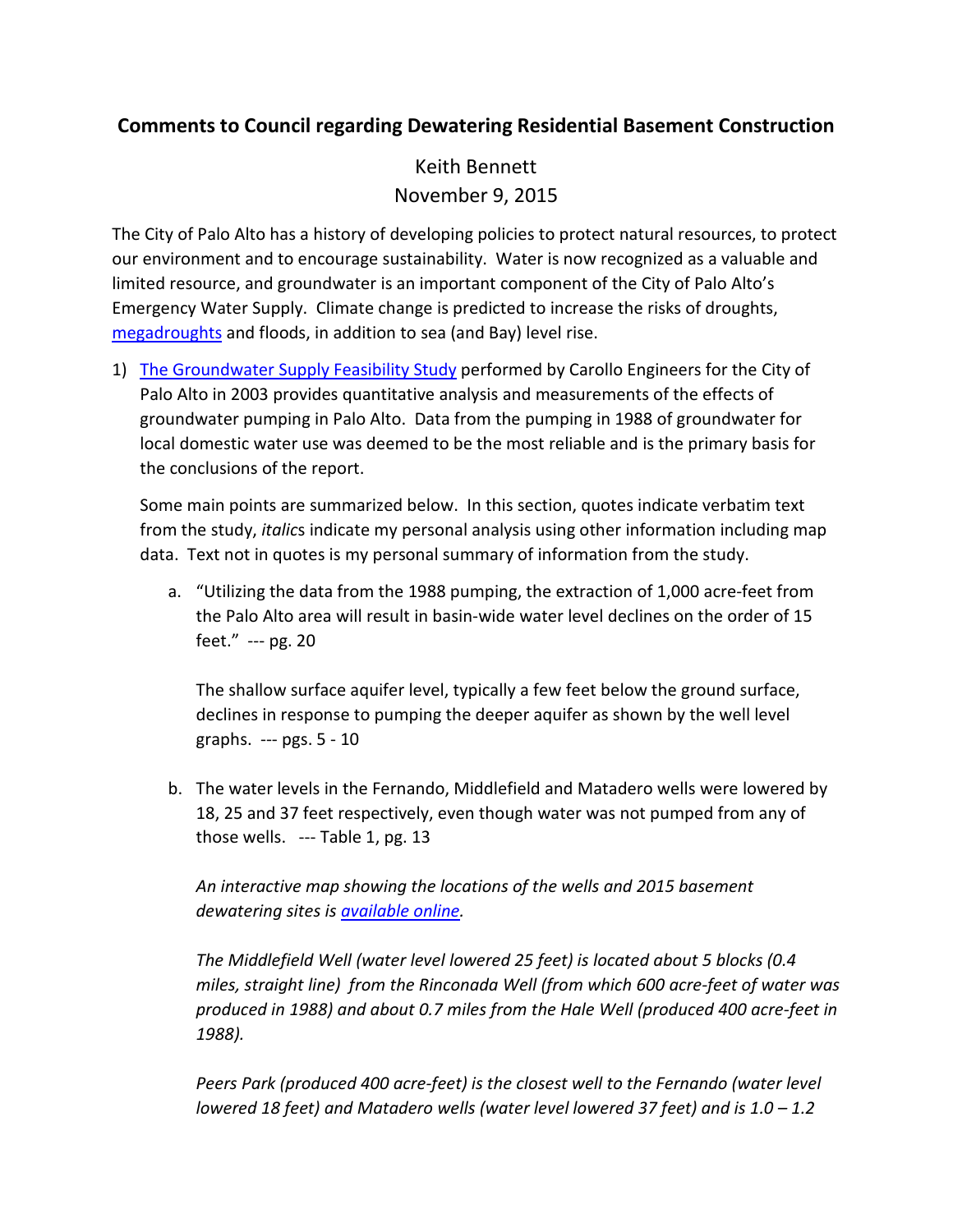*miles away.*

- c. "Depending on the method, estimates of average annual recharge to the basin are between 38 and 3,800 acre-feet. " -- Pg. 20
- d. "The year-to-year 500 AFA\* extraction is intended to not lower groundwater levels substantially, which would preserve the natural groundwater flow direction and prevent saltwater intrusion. The periodic 1,500 AFA well use described above would result in transient occurrence of water levels below sea-level. While water level below sea-level will reverse the seaward gradient, the slow travel time of groundwater provides a buffer from seawater intrusion for transient use. " – Pg. 21
	- *\** AFA = Acre-feet annually.
- 2) The total amount of groundwater pumped for residential basement construction in 2015 is estimated to be about 400 acre-feet, based upon an average of 1.2 million cubic feet (28 acre-feet) per basement for the 14 basements dewatered in 2015.
- 3) The Groundwater Supply Feasibility Study estimates that the water table is lowered approximately proportionately to the amount of water pumped. Using the value in the report of 15 feet lowering for 1,000 acre-feet pumped, the estimated lowering of the water table due to dewatering for residential basement construction in 2015 would therefore be about 6 feet, and would extend over large areas of Palo Alto.
- 4) An advisory Measure N, "Emergency Underground Water Storage and Equipment Replacement," (November 2007) passed with 91.84% of the vote. The Emergency Water Supply Project (EWSP), WS-08002, was approved by Council in 2007 and bonds totaling \$35,015,000 were sold on October 6, 2009. Of this amount, approximately \$5.36 million was used for projects related to using groundwater: groundwater feasibility studies (CMR 124:06 and related), rehabilitation of existing wells (CMR 232:10) and construction of new wells (CMR 371:09). The bonds are being repaid over 25 years through water usage fees.
- 5) As part of the EWSP, [five existing wells have been rehabilitated](http://www.cityofpaloalto.org/gov/depts/utl/eng/water/wells/faq/rehabilitation.asp) for use as emergency domestic water supplies. These wells are the Hale Well (999 Palo Alto Avenue), Rinconada Well (1440 Hopkins Avenue), Peer's Park Well (1899 Park Boulevard), Matadero Well (635 Matadero Avenue) and Fernando Well (410 Fernando Avenue).

Additionally, [two new wells have been constructed,](http://www.cityofpaloalto.org/gov/depts/utl/eng/water/wells/eleanor.asp) one at Eleanor Pardee Park and another at (Rinconada) Library / Community Gardens. Two 2015 dewatering sites are within the triangle formed by the two new wells (Eleanor Pardee Park and Library / Community Gardens) and the Rinconada well.